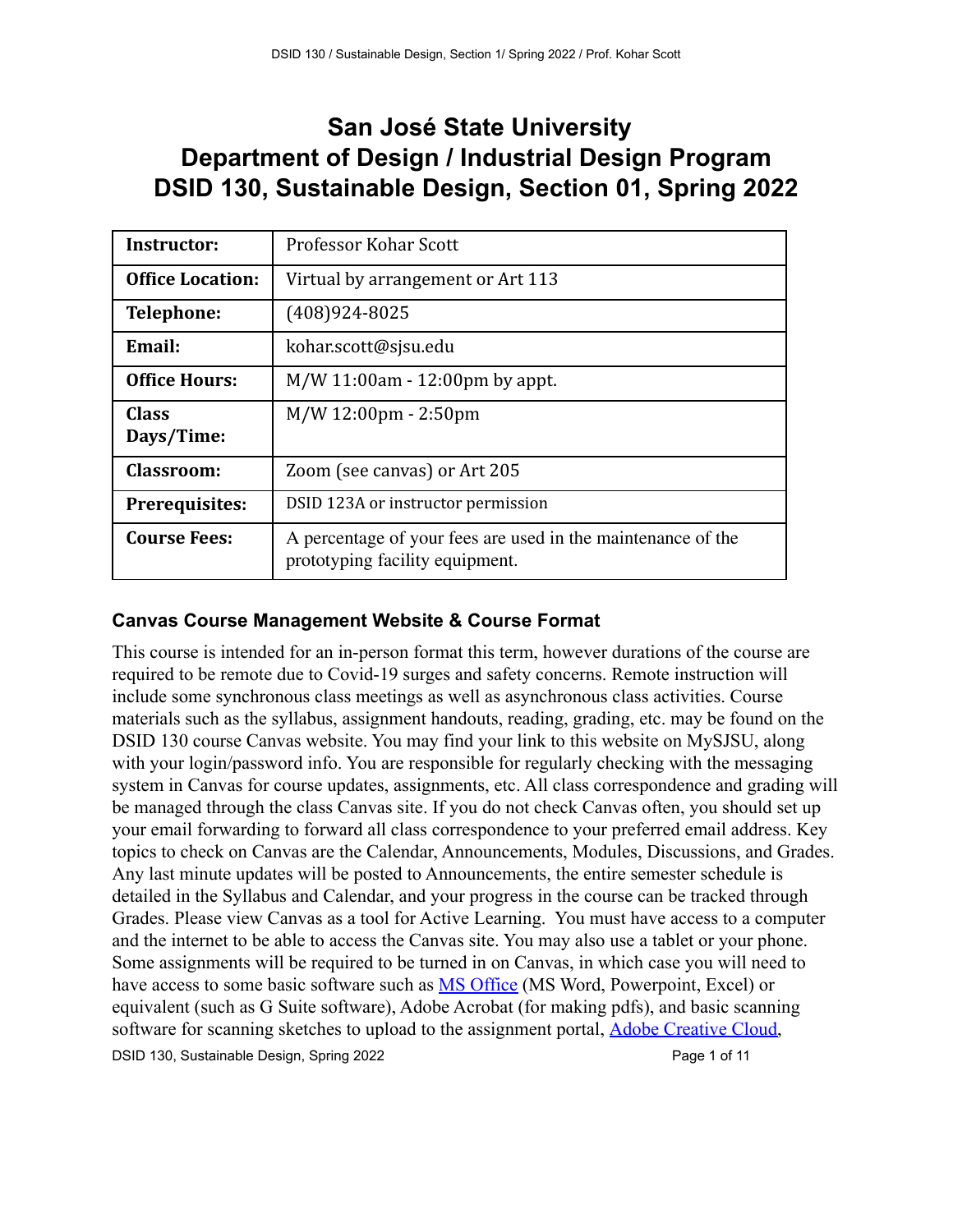[Autodesk Sketchbook Pro](https://www.autodesk.com/education/free-software/sketchbook-students), and [Autodesk Fusion360](https://www.autodesk.com/education/edu-software/overview?sorting=featured&page=1). See [University Policy F13-2](http://www.sjsu.edu/senate/docs/F13-2.pdf) at <http://www.sjsu.edu/senate/docs/F13-2.pdf> for more details.

## **Course Description:**

DSID130 Sustainable Design explores a variety of issues surrounding the subject of sustainability. The history of sustainability as it applies to Industrial Design and related fields will be covered, along with current trends in the subject. Aspects of sustainability include knowledge of materials, manufacturing techniques, new technologies, whole systems thinking, renewable resources and methodologies, appropriate technology, life cycle analysis methods, and aspects of how sustainability is being approached in other parts of the world.

### **Course Goals:**

#### **Student Learning Objectives**

Class assignments will include a number of readings, analysis of the readings through peer discussions, short essays, presentations, classroom activities and exercises, DVD viewings, and design projects. Reading will be required on a weekly basis and the reading assignments (except for one book) will be posted on the web at the course Canvas site. The course will be following the Okala curriculum developed by IDSA along with other support texts, articles, videos and tools.

#### **Course Learning Outcomes (CLO)**

In this course students will learn about the factors that contribute to sustainability when it comes to design (L01), the historical foundation of sustainability as it relates to design (L02), leverage tools to achieve sustainable design such as lightweighting, raw materials reduction, and

Upon successful completion of this course, students will be able to:

- (LO1) Discover how industrial design, and the decisions we make, affects the environment.
- (LO2) Discuss the historical development of sustainability practices as it applies to design and manufacturing.
- (LO3) Leverage traditional and cutting edge technologies such as artificial intelligence (generative design) to ideate and consider materials and manufacturing early in the product development process.
- (LO4) Investigate and apply ecodesign and sustainability techniques to design goals.
- (LO5) Translate research into useful design focused needs.
- (LO6) Design a product from concept through to final design prototype that reduces or eliminates environmental impact.
- (LO7) Present design ideas in a clear, concise manner in both 2D and 3D.

Course Project Deliverables

DSID 130, Sustainable Design, Spring 2022 **Page 2 of 11** and 2022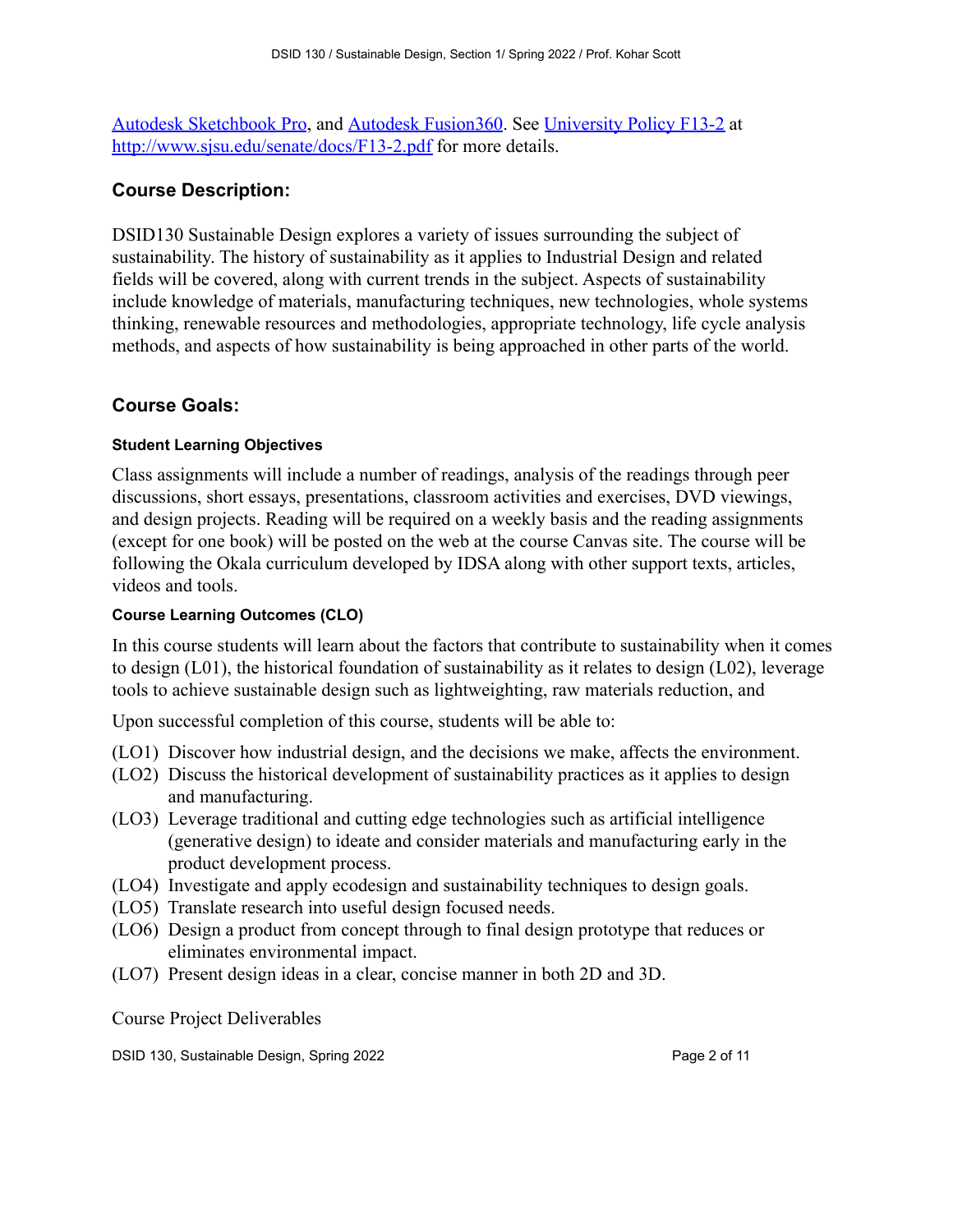There will be the following deliverables for this course: weekly readings with discussions in and out of class, exercises in and out of class to enhance understanding of lectures and reading, assignments to do outside of class that reinforce lectures and activities done in class, project sketches, mock-ups, exploded views, orthographic drawings, technical product specifications (System Bill of Materials), assembly drawings, LCA Impact Analysis, final CAD models, and project process books. Please come prepared to work in class. Be prepared with any supplies and materials that you might need to work that day in class even though we are meeting virtually for part of this term.

You will be required to:

- Turn in a design project at the end of the semester with interim reviews and progress checks throughout the term.
- Turn in a Project process book that includes *all* work completed during the semester (interim phase deliverables and other work that is important to the project).
- A final visual presentation will take place during the last two weeks of class. On-time postings of homework and progress on projects on Canvas.

# **Required Texts/Readings**

#### **Required Reading**

1) Various chapters from books as well as articles and podcasts are available on Canvas.

## **Other Recommended Readings**

- 1) White, P., St. Pierre, L. & Belletaire, S. *The Okala Practioner: Integrating Ecological Design Handbook*. The Okala Team, 2013. ISBN 978-0-9851674-0-0. Note: This workbook is currently available on Amazon.
- 2) Hawkin, Paul. *Drawdown***.** Penguin Putnam Inc, 2017.
- 3) Hawkin, Paul. *The Drawdown Review.* 2020.
- 4) Patrick, Katie. *How to Save the World: How to Make Changing the World the Greatest Game We've Ever Played.* Hello World Labs, 2019.
- 5) Bhamra, T., Hernandez, R., & Mawle, R.. *The Handbook of Design for Sustainability*. London: Bloomsbury Academic, 2013.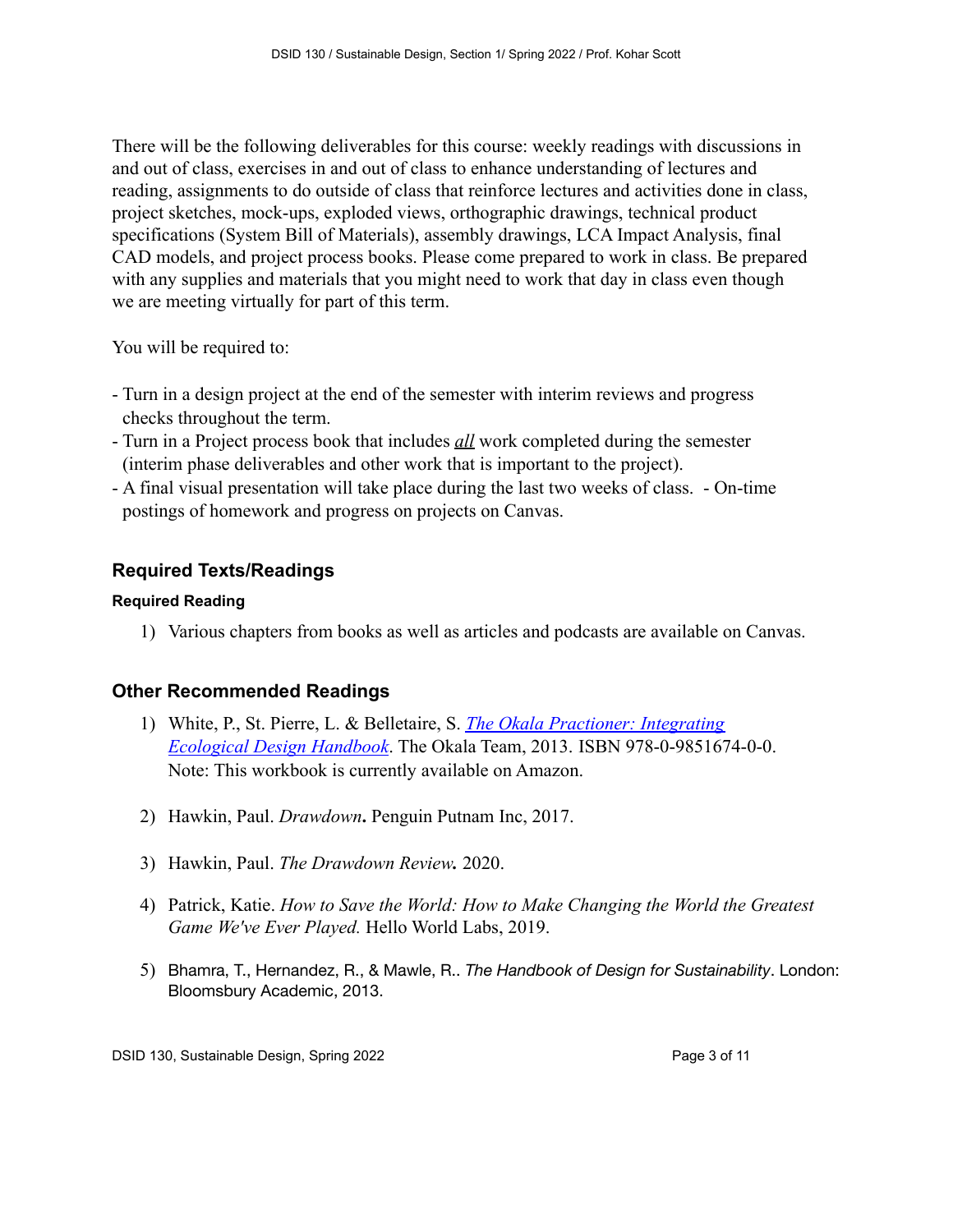Other required and suggesting readings are posted on the Canvas site under the File Menu in the Other Suggested Reading folder.

## **Required Equipment & Materials:**

#### **Equipment**

You will need a computer to run Autodesk Fusion 360 and Adobe Creative Suite software. Reference the department recommendations included in the Technology Requirements for Industrial Design Related Majors.pdf for technical equipment specifications.

# **Required Materials List**

| \$8          |
|--------------|
|              |
| \$250        |
| $(\$200)$    |
| $(\$50-150)$ |
| \$550-800    |
|              |

# **Library Liaison**

Scott, Gareth Email: [Gareth.Scott@sjsu.edu](mailto:Gareth.Scott@sjsu.edu) 408-808-2094

# **Classroom Protocol**

Active participation in class activities is a significant factor in a student's success in the Industrial Design program. Active learning facilitates mental growth, skill enhancement, creates a lifelong learner and improves the goals of becoming a good designer. Students are expected to be on time to class and when a class critique is planned, work is to ready by 10 minutes after the official start of the class period. Be ready to start the critique by 15 minutes after the class officially starts. Students are to be respectful of the professor and their peers and any disruptive activities in the classroom will result in the student being asked to leave the class. Attendance is called at the start of class. Arriving late to class without prior arrangement and approval from the professor is disruptive and interrupts the flow of the class activities and more importantly, it disrupts the students' learning success. If the student cannot be in the zoom meeting by the start of class, they might be left in the waiting room until a more convenient time when they can enter the zoom call without as much disruption. If a student encounters any problems that inhibit their ability to participate in the class, please provide as much advance notice as possible to the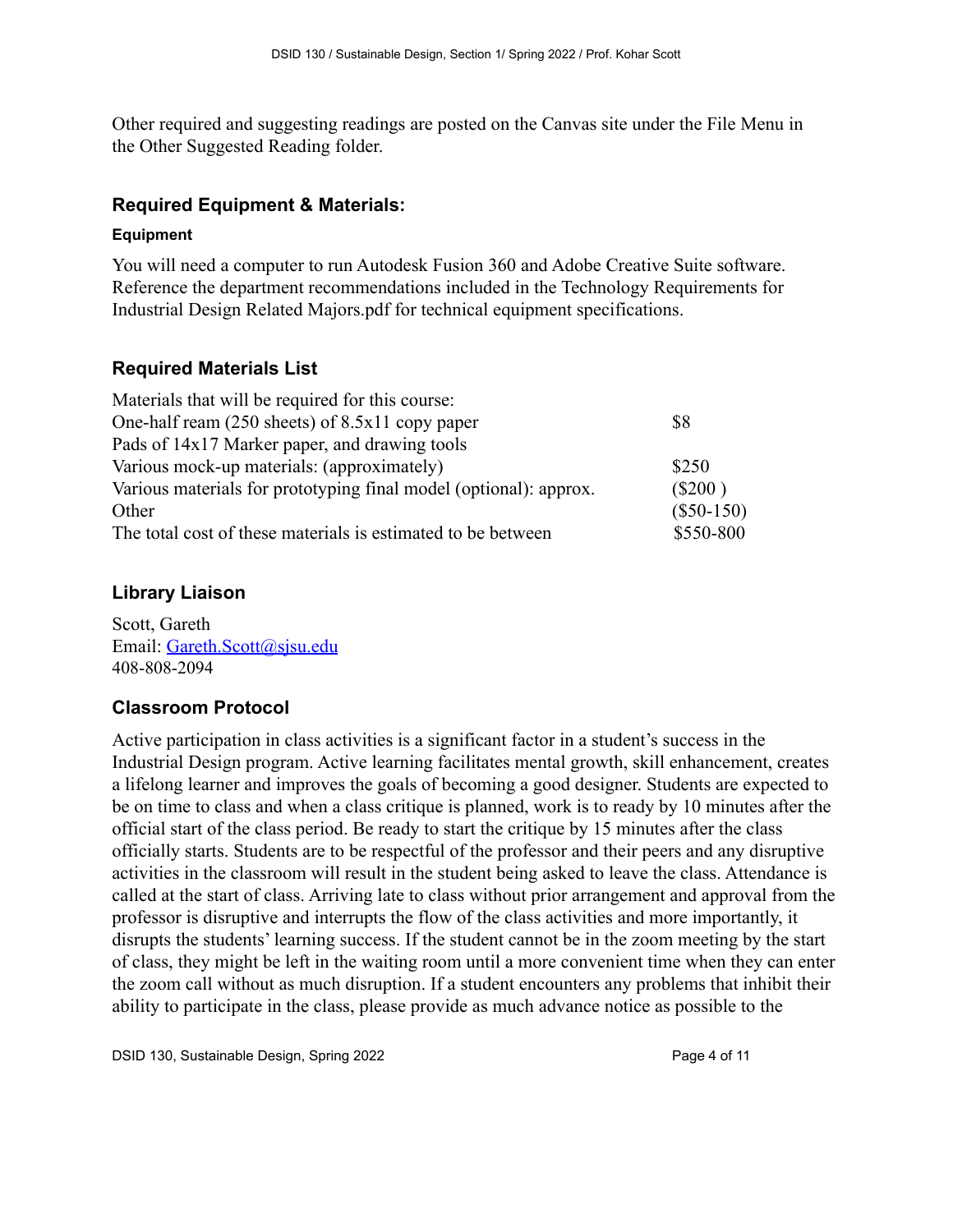instructor via Canvas so that he/she may respond and inform the student in a timely manner. Do not pass a message to the instructor through another student!

Cell phones, tablets, and even laptops can be disruptive and inconsiderate to your classmates and the instructor. Some of these devices may be used in this class and but should be disabled and turned off during times they are not being used. If a device is to be used for a class activity the instructor will inform you in advance. *Phones for personal use are NOT permitted in this class* and you will be asked to turn off and store your phone at the start of each class. If you disrupt or withdraw from class activities due to your inability to silence and ignore any of these devices, it will count against the participation portion of your final grade and you will be asked to leave the virtual classroom. If emergency personal issues (documented family, medical, etc) require you to leave your phone on, please make arrangements with the instructor prior to and *in advance* of the start of class.

The COVID-19 pandemic has created a worldwide disruption to business as usual. That can be seen solely as an inconvenience or, potentially, as an opportunity. Telecommuting work-from-home has become the new normal in business and education creating both challenges and new opportunities. It is accelerating the transformation of business from an office bound workday to work that can be conducted from anywhere there is a decent Wifi connection. This class is an opportunity to learn how to work in an online community of your instructors and fellow peers in a similar manner as you may be called upon to telecommute occasionally upon graduation. With that in mind, you should conduct yourself in a professional manner that is respectful to your instructor and peers while collaborating in the Zoom environment. That means being present with your camera on (audio should be muted except when asking questions and contributing in class), wearing appropriate classroom attire, avoiding anything in your video environment that may be offensive to others and, behaving like a respectful member of the class.

# **Assignments and Grading Policy**

Students will be engaged in lectures, research and design activities, and lab time during class meeting times and they will be assessed on engagement in those activities in their Participation grade (LO 1-10). Students will have homework assignments to do outside of class (at least 9 hours per week) that include reading, exercises, sketching in their sketchbook, mocking up concepts in 3D (LO 3, 5, 6, 7, 9). Students will be required to turn in a their final projects at the end of the semester (LO 8). They will be required to turn in their final process book on the final date (LO 9). Grading will follow the standard SJSU A-F system.

All grades are assessed on the following three criteria: Quality, Effort, and Completeness. Each assignment, presentation and deliverable will be graded on these three criteria, with each criteria holding equal value (33.33%).

A+, A, A- / 100+ - 91% / Excellent DSID 130, Sustainable Design, Spring 2022 **Page 5 of 11** Page 5 of 11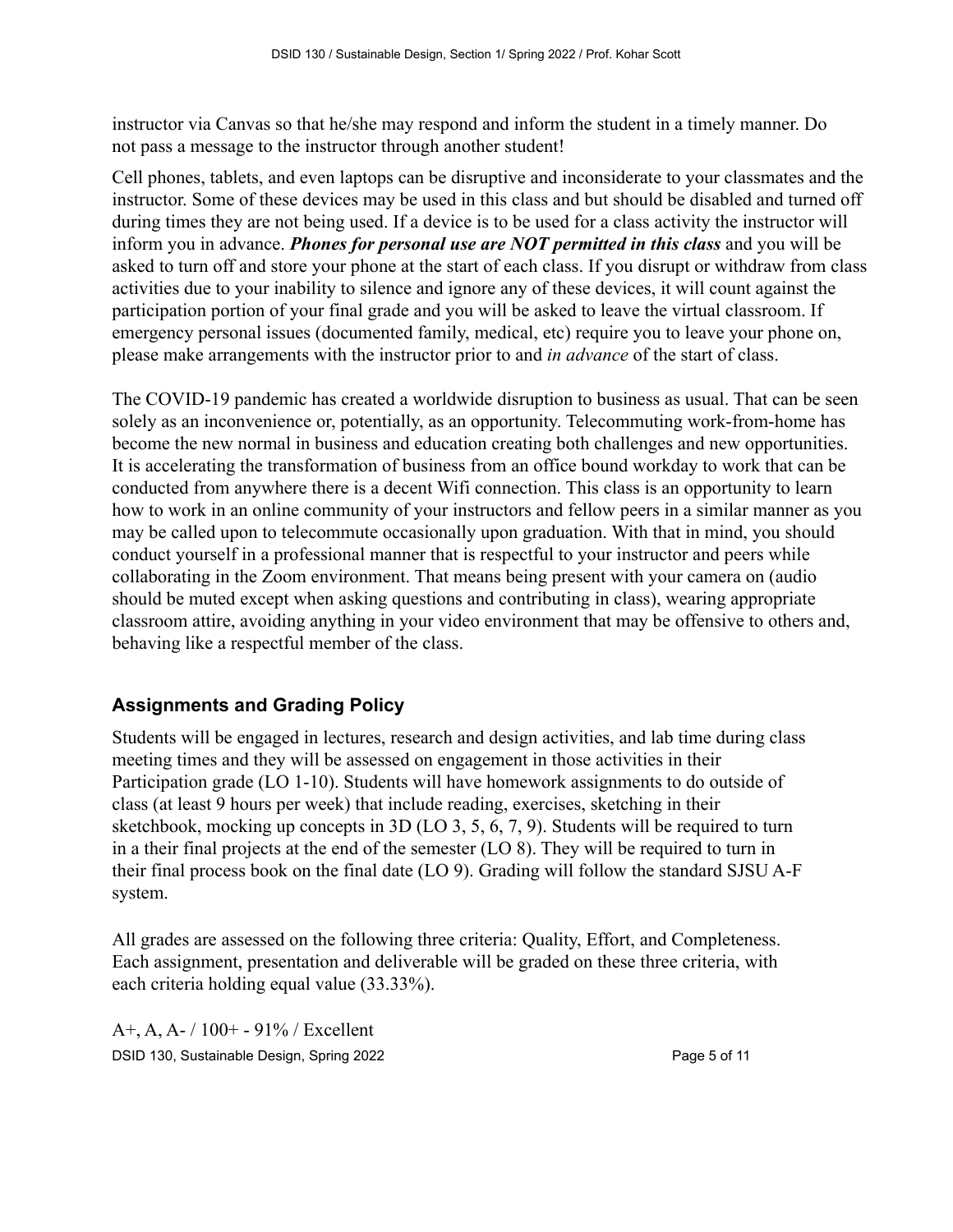B+, B, B- / 90 – 81% / Above Average C+, C, C- / 80-71% / Average D / 70-61% / Below Average F / Below 61% / Failure

Grading is weighted during the semester as follows: Assignments: 20% Activities/Exercises/Discussions: 20% Project Progress Reviews: 30% Final Project Deliverables: 30%

More guidelines on grading information and class attendance can be found from the following two university policies:

- *● [University Syllabus Policy S16-9](http://www.sjsu.edu/senate/docs/S16-9.pdf) (http://www.sjsu.edu/senate/docs/S16-9.pdf)*
- *● University Attendance and Participation Policy F15-12 ([http://www.sjsu.edu/senate/docs/F15-12.pdf\)](http://www.sjsu.edu/senate/docs/F15-12.pdf)*
- *● [University Grading System Policy F18-5](http://www.sjsu.edu/senate/docs/F18-5.pdf)*

All assignments are due on time. No late work is accepted. Project work for critiques must be complete in order to receive in-class feedback. A passing grade for this course is a D- but that type of a grade on your semester work will usually not show well in your design portfolio and could pose problems with passing your next portfolio review. The Participation grade in this course will be assessed through your engagement in Activities/Exercise sessions, discussions in class, and critiques each week. Actively engaging and exhibiting life-long learning skills during class are the mode by which participation is assessed.

"Success in this course is based on the expectation that students will spend, for each unit of credit, a minimum of 45 hours over the length of the course (normally three hours per unit per week) for instruction, preparation/studying, or course related activities, including but not limited to internships, labs, and clinical practica. Other course structures will have equivalent workload expectations as described in the syllabus."

## **University Policies**

#### **Academic integrity**

Per [University Policy S16-9](http://www.sjsu.edu/senate/docs/S16-9.pdf) *(http://www.sjsu.edu/senate/docs/S16-9.pdf)*, relevant university policy concerning all courses, such as student responsibilities, academic integrity, accommodations, dropping and adding, consent for recording of class, etc. and available student services (e.g. learning assistance, counseling, and other resources) are listed on **[Syllabus](http://www.sjsu.edu/gup/syllabusinfo/)** [Information web page](http://www.sjsu.edu/gup/syllabusinfo/) (http://www.sjsu.edu/gup/syllabusinfo), which is hosted by the Office of

DSID 130, Sustainable Design, Spring 2022 **Page 6 of 11** Page 6 of 11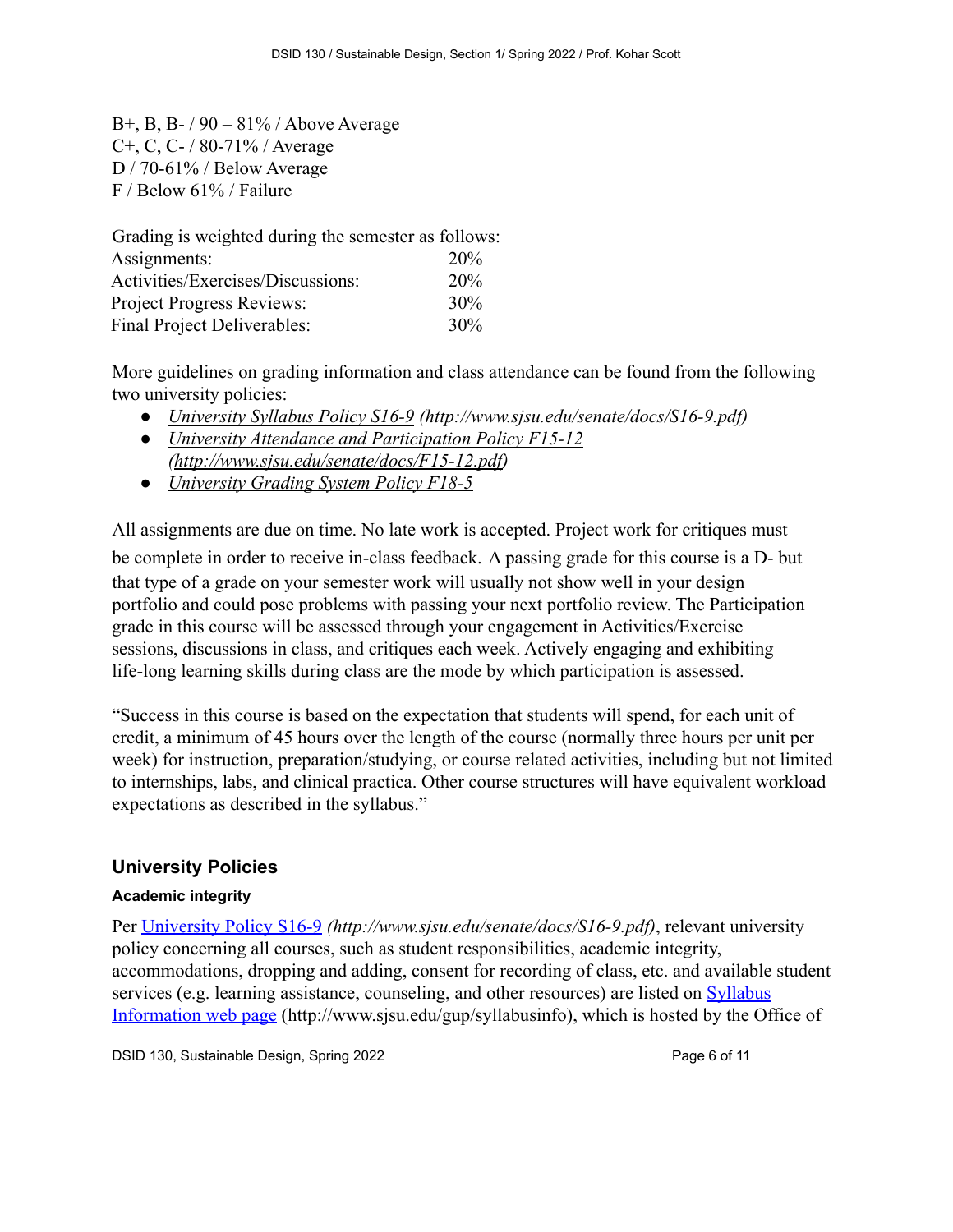Undergraduate Education. Make sure to visit this page to review and be aware of these university policies and resources.

## **Student Technology Resources**

Keep in mind that some on-campus resources may be closed or require advanced protocols to connect. Be sure to call or email in advance to make sure you can be accommodated *before* on visiting campus. Though it is not anticipated that you will need any of this for this class, computer labs for student use are available in the [Academic Success Center](http://www.sjsu.edu/at/asc/about_asc/) (http://www.sjsu.edu/at/asc/about asc) located on the 1<sup>st</sup> floor of Clark Hall and on the 2<sup>nd</sup> floor of the Student Union. Computers are also available in the Martin Luther King Library. A wide variety of audio-visual equipment is available for student checkout from [Media Services](http://www.sjsu.edu/at/ms/reservations/) (http://www.sjsu.edu/at/ms/reservations/) located in IRC 112. These items include digital and VHS camcorders, VHS and Beta video players, 16mm, slide, overhead, DVD, CD, and audiotape players, sound systems, wireless microphones, projection screens and monitors.

#### **Free software access**

Adobe Creative Suite licenses are available at no cost to students through the SJSU Adobe software program for faculty, staff, and students found here:

[https://www.sjsu.edu/ecampus/teaching-tools/adobe/students/index.html.](https://www.sjsu.edu/ecampus/teaching-tools/adobe/students/index.html) Please be sure to install Adobe Acrobat, Photoshop, InDesign, and Illustrator prior to the first day of instruction. Autodesk Sketchbook Pro is available for free here:

<https://www.autodesk.com/products/sketchbook/free-download>

Autodesk Fusion360 can be downloaded here:

<https://www.autodesk.com/education/edu-software/overview?sorting=featured&page=1> and detailed instructions are found here:

<https://drive.google.com/file/d/1DPtWKH5Tpb-3KVtMz8g5cEio8aXcCGCq/view>.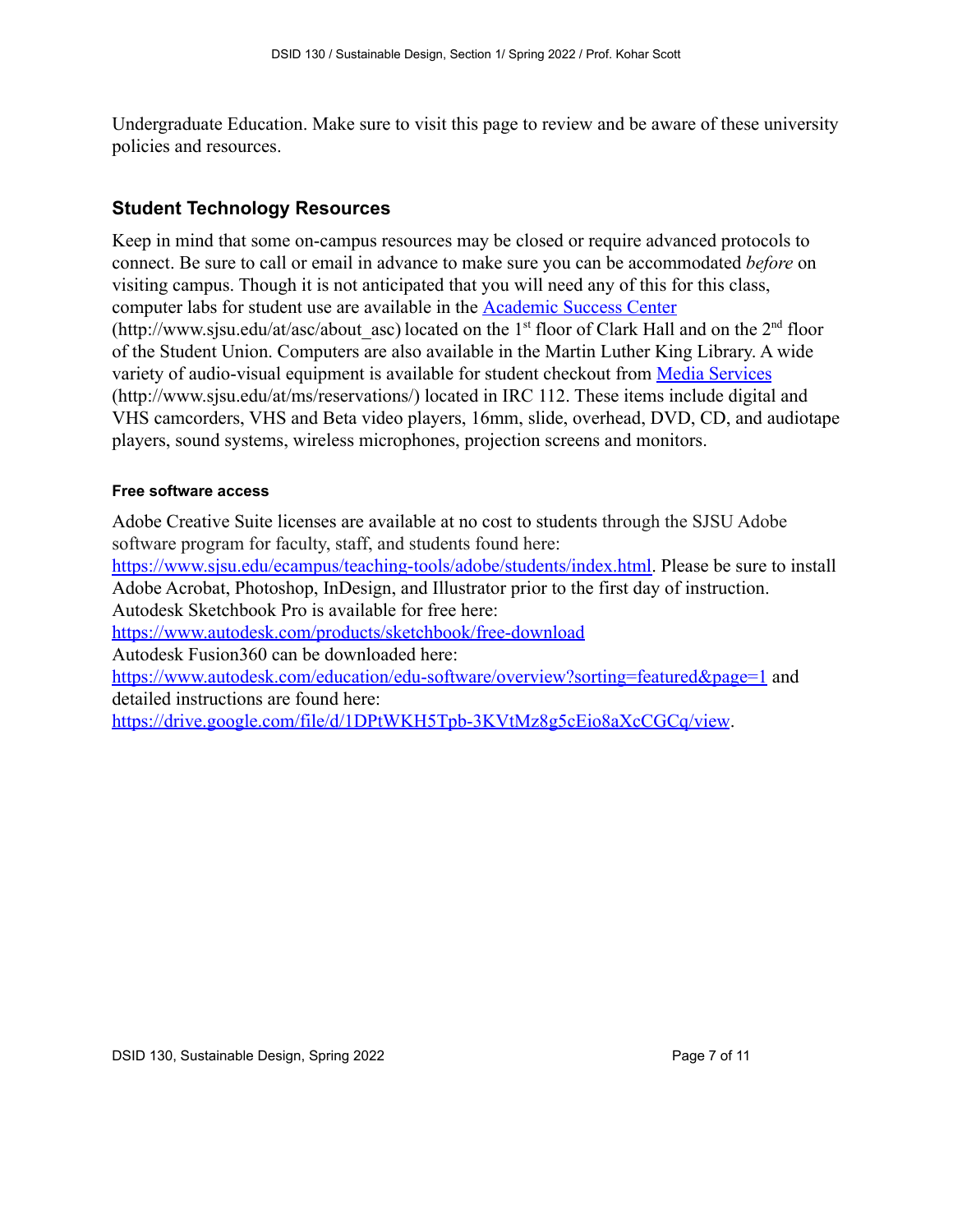# **DSID 130 / Sustainable Design, Sec 2 / Spring 2022 Course Schedule**

*Schedule is subject to change with fair notice (one week) in class or via notice on Canvas. Please check Canvas a few days before class to be informed about class activities, materials and reading required for class, homework, and presentations.*

| <b>Week</b>    | <b>Date</b>  | Topics, Readings, Demos, Assignments, Deadlines                                                                                                                                                                                                                                    | <b>Meeting</b>                              |
|----------------|--------------|------------------------------------------------------------------------------------------------------------------------------------------------------------------------------------------------------------------------------------------------------------------------------------|---------------------------------------------|
| $\mathbf{1}$   | 1/26         | <b>Sustainable Design Intro</b><br>Lecture: Review syllabus, Canvas overview, project overview<br>Assignment: Install Fusion (if you haven't already), Discussion 1+reading, and<br>24 hour log & Behavioral Study & Analysis                                                      | zoom                                        |
| $\overline{2}$ | 1/31         | <b>Sustainable Design Intro</b><br>Due: Discussion week 2 reading<br><b>Activity: Sustainability Around the World</b><br>Lecture: Environmental factors                                                                                                                            | zoom                                        |
|                | 2/02         | Due: 24 Hour Log & Behavioral Study & Analysis<br>Lecture/Activity: Process tree of items from the 24 hour Log<br>Assignment: Start thinking of 3 different problem statements from the<br>following categories (designing for aging populations, PPE, food packaging, ?)          |                                             |
| 3              | 2/07<br>2/09 | <b>Circular design and Systems Thinking</b><br>Due: Discussion week 3 reading<br>Lecture/Activity: Fusion introduction/why generative design<br>Assignment: Fusion 360 water bottle tutorial assignment<br>Activity/Discussion: systems thinking exercise, Product purchase survey | zoom                                        |
| $\overline{4}$ | 2/14         | History San Jose tour (TBD)<br>Due: Discussion week 4 reading<br>Assignment: Start think about what you're redesigning and (3) different<br>problem statements Research for your project begins.                                                                                   | in-person<br>tour at<br>History<br>San Jose |
|                | 2/16         | <b>Ecodesign Strategies</b><br>Activity: Brainstorm ecodesign strategies                                                                                                                                                                                                           |                                             |

DSID 130, Sustainable Design, Spring 2022 **Page 8 of 11** Page 8 of 11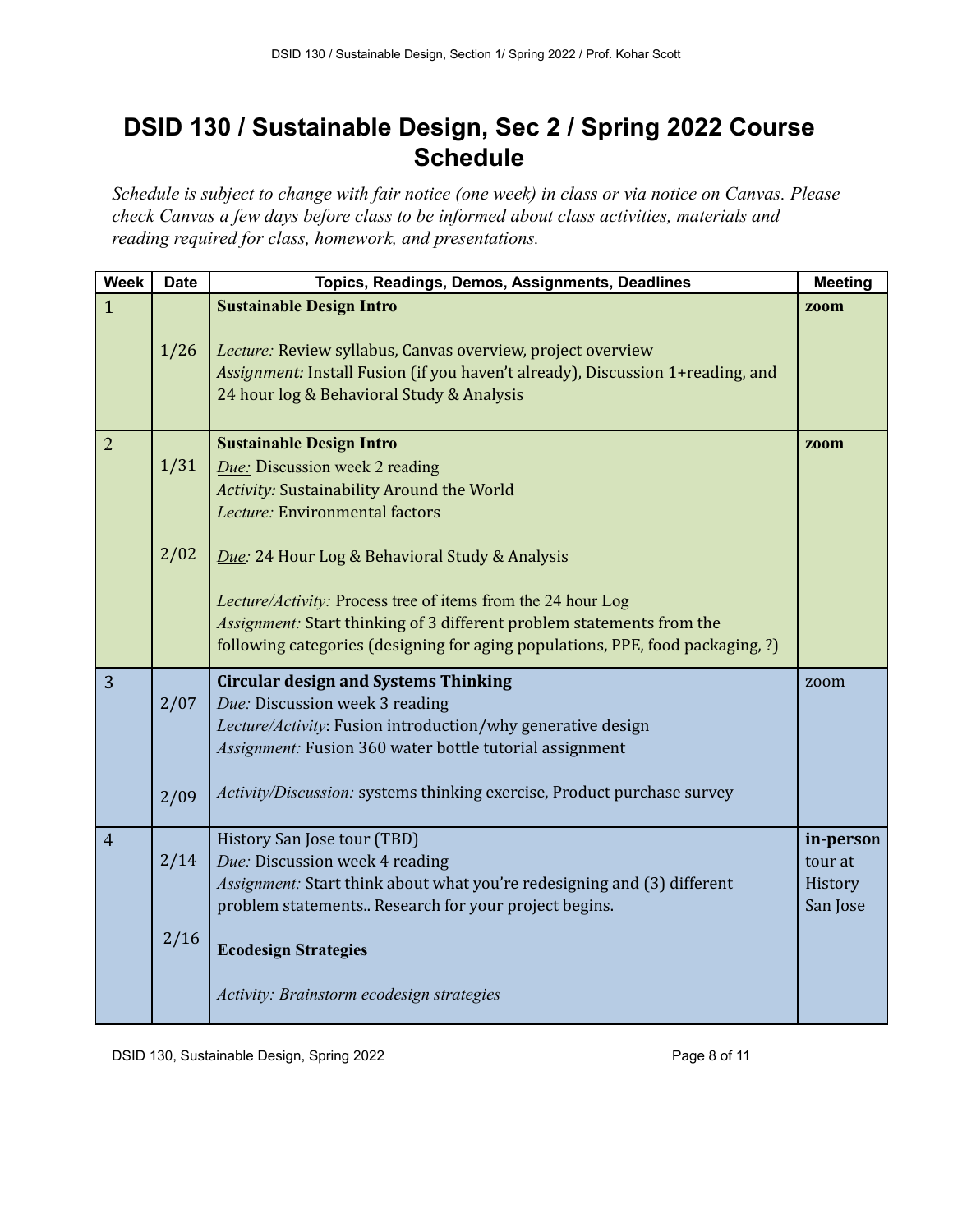|      | Assignment: Start research and shop for and purchase/find your product to<br>redesign. Find a current product to tear down and deconstruct<br>(bring your product to class 2/21) It doesn't have to be new - it can but used. |                  |
|------|-------------------------------------------------------------------------------------------------------------------------------------------------------------------------------------------------------------------------------|------------------|
| 2/21 | <b>Product tear down</b><br>Due: Discussion week 5 reading, research start<br><i>Activity:</i> Product deconstruction ( <b>bring your product to class</b> )<br>Due: Stakeholder matrix and product focus strategy            | <i>in-person</i> |

|                | 2/23           | Activity: Continue product deconstruction and documentation<br><b>Due:</b> Designing with the ecodesign strategy wheel (Phase I)                                                                                                                                                           | in-person |
|----------------|----------------|--------------------------------------------------------------------------------------------------------------------------------------------------------------------------------------------------------------------------------------------------------------------------------------------|-----------|
| 6              | 2/28<br>3/02   | <b>Lifecycle Strategies: Implementation</b><br>Due: Discussion week 6 reading,<br>Activity: (TBD) Fusion 360 workshop in class<br><b>Assignment: Concepts for your Product Redesign (Phase 1)</b><br>Lecture: Life Cycle Assessment<br><b>Activity: LCA example and worksheet</b>          | in-person |
| $\overline{7}$ | 3/07<br>3/09   | <b>Life Cycle Strategies: Case Studies</b><br>Due: Discussion week 7 reading,<br>Discussion: sBOM Draft<br>Due: sBOM Draft<br><b>Activity: Introduce Gantt chart</b>                                                                                                                       | in-person |
| 8              | 3/14<br>$3/16$ | <b>Life Cycle Strategies: Implementation</b><br>Due: Discussion week 8 reading<br><b>Activity: Phase 1 discussion</b><br><i>Assignment:</i> Phase II Development Design (narrow down to 3-5 concepts)<br>Activity: Fusion360 workshop<br>Due: Concepts for your Product Redesign (Phase 2) | in-person |

DSID 130, Sustainable Design, Spring 2022 **Page 9 of 11** Page 9 of 11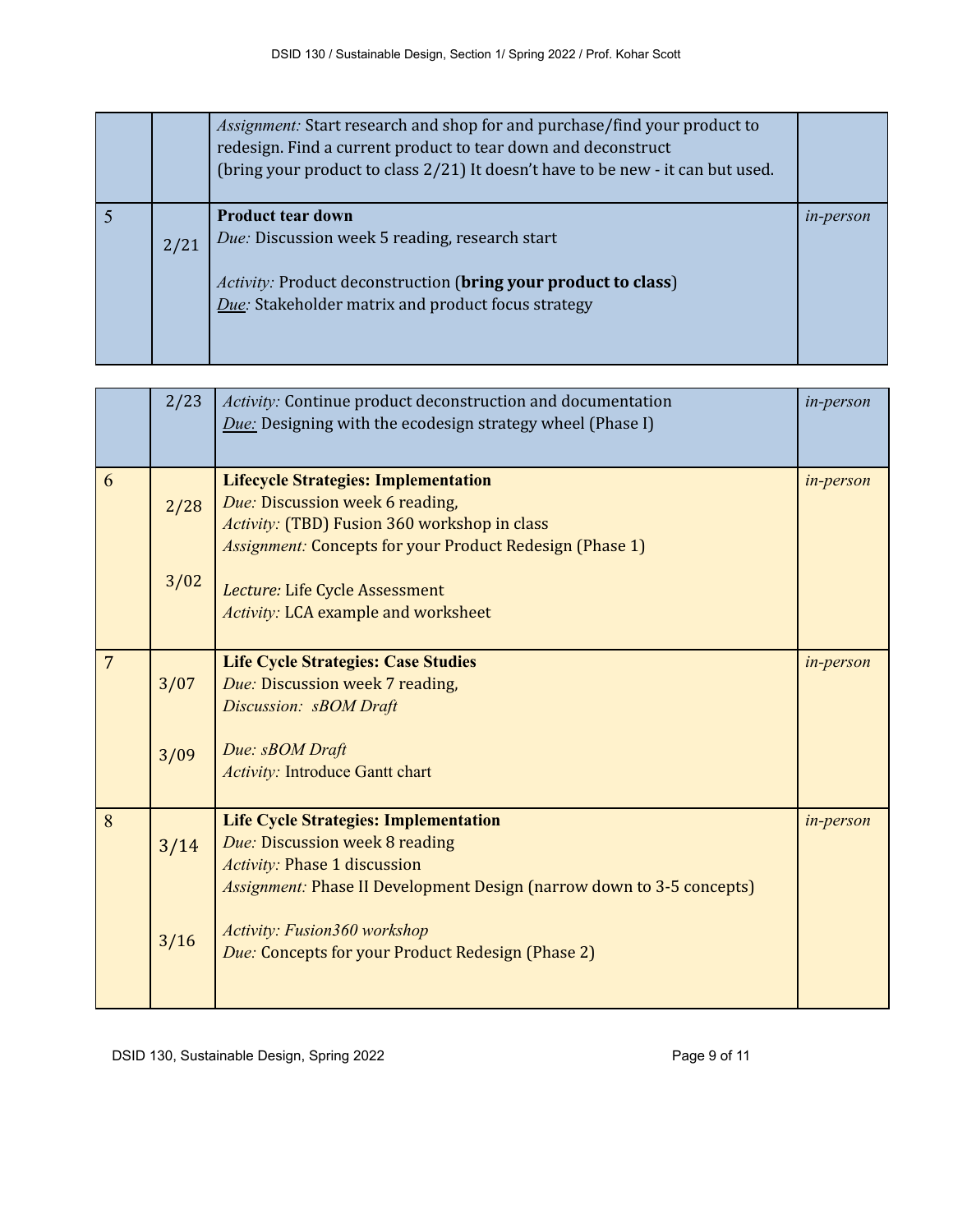| 9  |       | <b>Sustainable Design Implementation</b>                                                                | in-person   |
|----|-------|---------------------------------------------------------------------------------------------------------|-------------|
|    | 3/21  | Due: Discussion week 9 reading                                                                          |             |
|    |       |                                                                                                         |             |
|    | 3/23  | Due: Phase II Design solutions                                                                          |             |
|    |       | Activity: (TBD) guest critique<br><b>Assignment: Start Phase III</b>                                    |             |
| 10 |       |                                                                                                         |             |
|    | 3/28  |                                                                                                         |             |
|    |       | <b>SPRING BREAK</b>                                                                                     | <b>NONE</b> |
|    | 3/30  |                                                                                                         |             |
|    |       |                                                                                                         |             |
| 11 |       | <b>Sustainable Design Implementation</b>                                                                | in-person   |
|    | 04/04 | <b>Activity: TBD (Biodesign activity)</b>                                                               |             |
|    |       |                                                                                                         |             |
|    | 04/06 | <b>Assignment: Continue to work on Phase III</b>                                                        |             |
| 12 |       | <b>Sustainable Design Implementation</b>                                                                | in-person   |
|    | 04/11 |                                                                                                         |             |
|    |       | Activity: Desk critique / work on projects in class<br><b>Assignment: Continue to work on Phase III</b> |             |
|    |       |                                                                                                         |             |
|    | 04/13 | Due: Mock-ups and presentation drawings of design project; Draft LCA                                    |             |
|    |       | Activity: Desk critique / work on projects in class                                                     |             |
|    |       | <b>Assignment: Continue to work on projects</b>                                                         |             |
| 13 |       | <b>Sustainable Design Implementation</b>                                                                | in-person   |
|    |       | Lecture: Poster design                                                                                  |             |
|    | 04/18 | <b>Activity: Phase III presentations</b>                                                                |             |
|    |       | <b>Assignment: Finalize projects and start poster design</b>                                            |             |
|    |       |                                                                                                         |             |
|    | 04/20 | In-class work day                                                                                       |             |
|    |       |                                                                                                         |             |
| 14 | 04/25 | <b>Sustainable Design Implementation</b>                                                                | in-person   |
|    |       | Activity: Desk critique / work on projects in class<br>Assignment: Continue to work on projects         |             |
|    | 04/27 |                                                                                                         |             |
|    |       | <i>Due:</i> Refined Mock-ups of product and $2_{nd}$ draft of LCA                                       |             |
|    |       | Activity: Desk critique / work on projects in class                                                     |             |
|    |       | <b>Assignment: Continue to work on projects</b>                                                         |             |
| 15 |       | <b>Sustainable Design Implementation</b>                                                                | in-person   |
|    | 05/02 | Activity: Desk critique / work on projects in class                                                     |             |
|    |       | <b>Assignment: Continue to work on projects</b>                                                         |             |
|    |       |                                                                                                         |             |

DSID 130, Sustainable Design, Spring 2022 **Page 10 of 11** Page 10 of 11